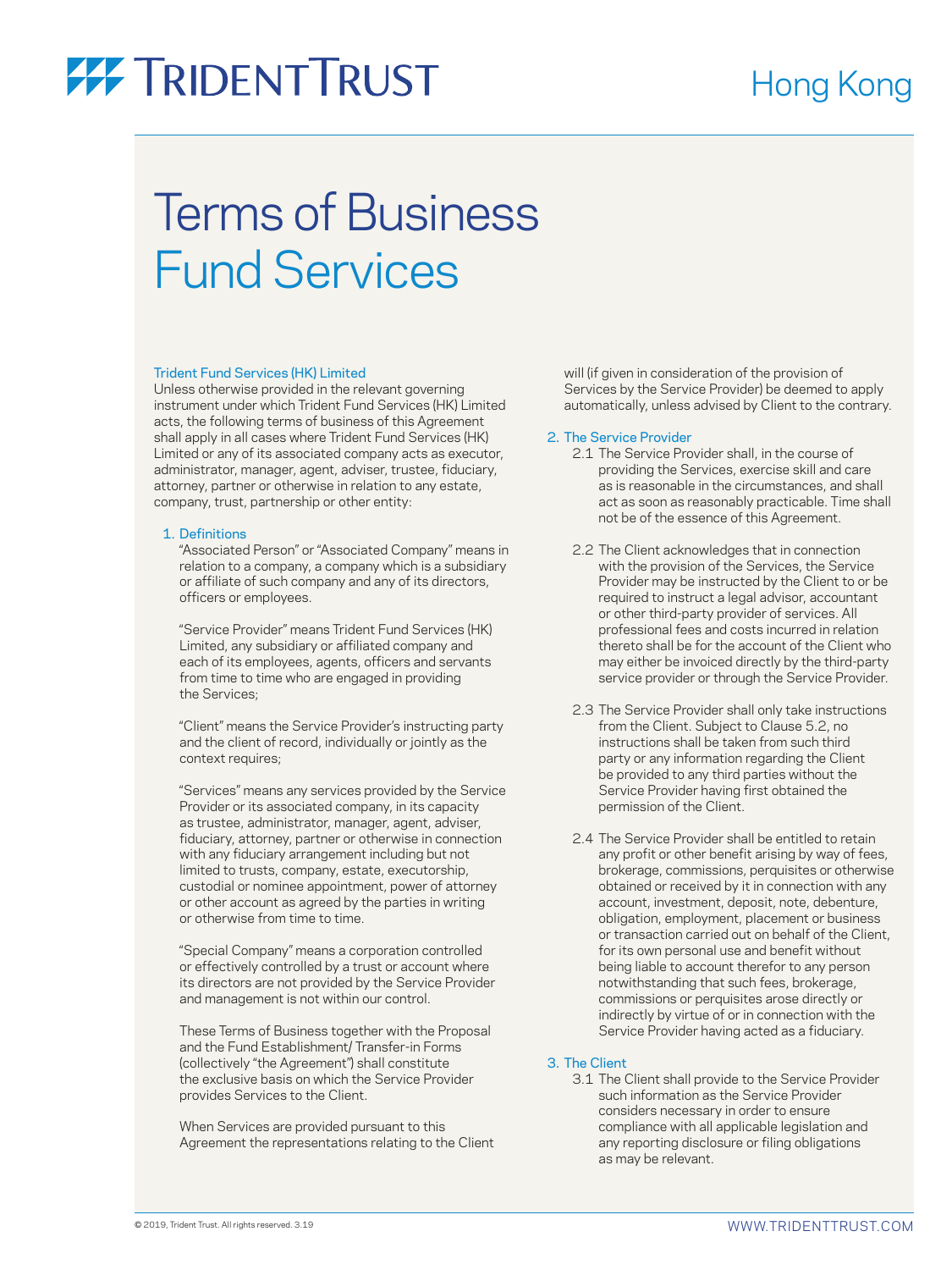### Hong Kong

- 3.2 The Client confirms and undertakes that all information provided or to be provided forthwith to the Service Provider by the Client or otherwise, is true complete accurate and not misleading in any material respects. The Client warrants that he is not aware of any fact of circumstance that might affect the Service Provider's decision in considering whether to provide the Services and further undertakes to disclose any matter forthwith that might affect the Service Provider's willingness to provide or continue to provide any of the Services.
- 3.3 The Client further warrants that Client and any person responsible for providing information to the Service Provider has taken all necessary tax and legal advice in all relevant jurisdictions, including outside Hong Kong SAR, and to ensure that the activities or proposed activities carried out in the course of providing the Services will not breach the laws of any relevant jurisdiction.
- 3.4 The Client acknowledges and confirms that the Service Provider is not responsible for advising the Client or any other relevant person on any tax or legal matter and further acknowledge that he has been advised to consult his own professional advisor in regard to any tax and legal matter.
- 3.5 The Client shall provide full details of and promptly inform the Service Provider of any changes in its contact details.
- 3.6 The Client confirms and undertakes that any funds and/or assets conveyed or to be conveyed to the Service Provider are not derived from or connected with any activity which is illegal or unlawful in their country of origin or in the Client's country(s) of residence or any other relevant jurisdiction and further, that the conveyance of such funds and/or assets are done lawfully without the object of avoiding claims by actual or foreseeable creditors or the circumvention of community of property rights/joint ownership rights.
- 3.7 The Client confirms and declares that the Client has complied and undertake to continue to comply with the tax laws and/or tax reporting obligations of the countries where the Client is and/or which the Client is subject to in relation to any asset that the Client has transferred and/or will transfer from time to time and any profits and/or gains derived therefrom.
- 3.8 The Client shall at all times hereafter indemnify and keep indemnified the Service Provider against all actions, suits, proceedings, claims, demands, costs, charges, expenses and consequences whatsoever which may be taken or instituted against the Service Provider by

reason of or on account of the Service Provider providing the Services pursuant to this Agreement.

 3.9 Upon the termination of any appointment or assumption of duties by the Service Provider, the Service Provider reserves the right to require an ongoing indemnity as may be necessary in the circumstances in favour of the Service Provider.

#### 4. Fees & Invoicing

- 4.1 Unless otherwise agreed in writing, the Service Provider shall be entitled to the fees in accordance with any schedule of fees or scale of charges that the Service Provider may inform the Client in writing from time to time.
- 4.2 All fees are payable annually in advance, and are non-refundable, unless expressly stated otherwise. Fees shall be a first charge over trust or account.
- 4.3 The Service Provider shall recover all reasonable out of pocket costs incurred in connection with any services provided, including but not limited to, legal, audit and other professional fees, custody fees, brokerage, stamp duty, goods and services tax, investment management fees, postage, communication and courier charges etc.
- 4.4 The Service Provider shall not be required to incur any expenses or make any payments in the course of providing the Services unless the Service Provider is in receipt of sufficient funds in advance.
- 4.5 Invoices for the Services (which will include the amount of any disbursements) will be rendered to the Client's address unless another addressee is otherwise agreed to in writing with the Service Provider. The Client agrees to pay and discharge any such invoice forthwith on demand in the event that it remains unpaid 30 days after the due date for payment. Terms of payment are as stated in the invoices presented. If terms are not adhered to, the Service Provider reserves the right to charge interest on overdue accounts at the rate of 2% per month and to refuse to provide any further services until all outstanding invoices are settled.

#### 5. Information & Confidentiality

- 5.1 Subject to Clause 5.2, the Service Provider shall use all reasonable endeavors to keep confidential information provided to it by the Client.
- 5.2 The Client acknowledges that the Service Provider is bound by regulatory and other obligations under the laws of Hong Kong Special Administrative Region and agrees that any action or inaction on the part of the

2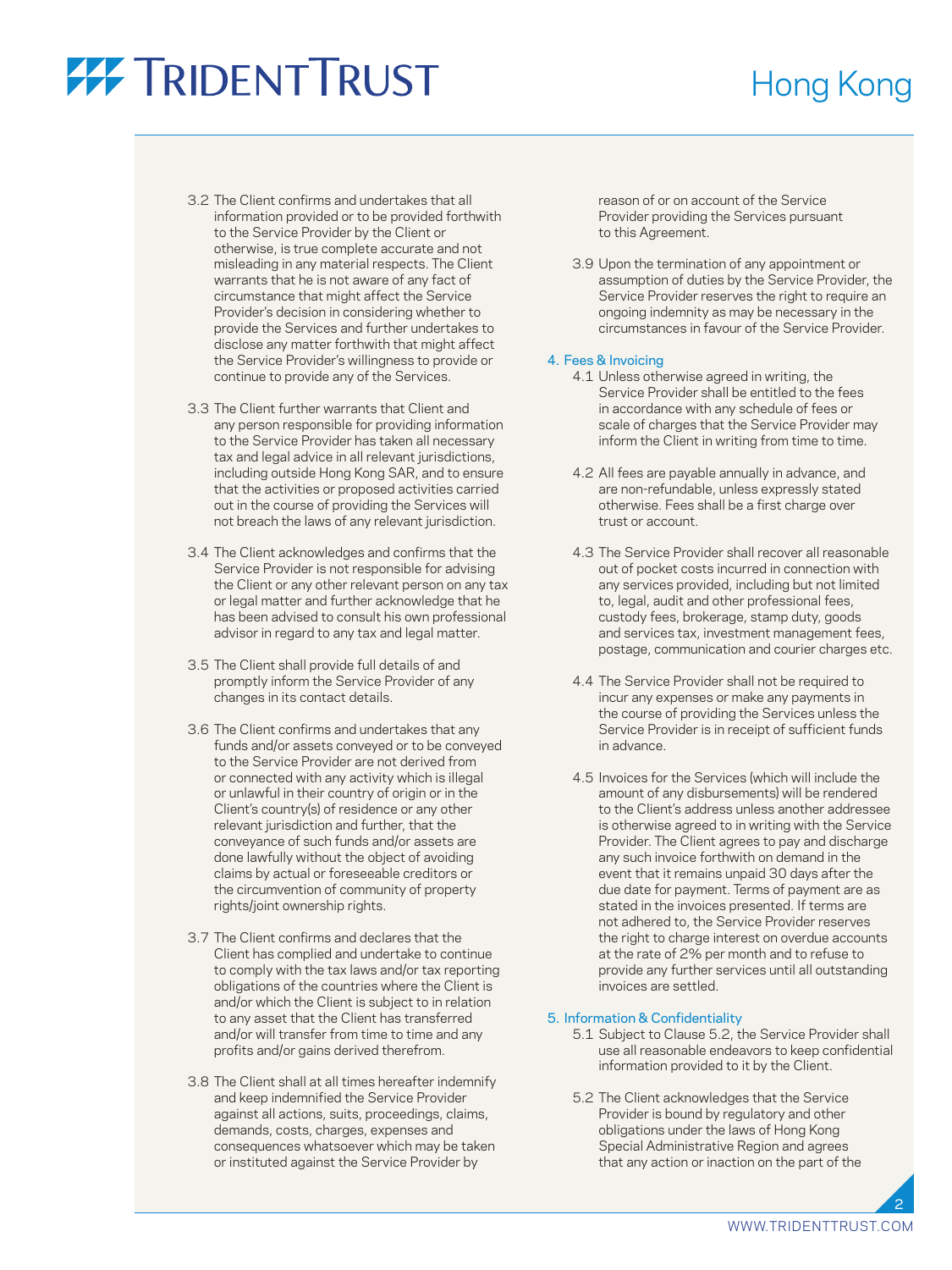### Hong Kong

Service Provider carrying out such obligations shall not constitute a breach of the Service Provider's duties hereunder.

- 5.3 Any report, letter, information or advice the Service Provider gives to the Client pursuant to any representation given by the Client and/or the Client's advisors, is given in confidence solely for the purpose of such representation and is provided on condition that the Client undertakes not to disclose the same without the Service Provider's prior written consent.
- 5.4 The Service Provider shall not be required or obliged to take any action which it considers to be unlawful or improper or which may cause it to incur any personal liability and the Service Provider shall not be liable for refusing to take any such action.
- 5.5 Notwithstanding any provision hereof, the Service Provider shall be entitled and is irrevocably authorized to open and read all and any correspondence, letter, fax, electronic mail or other communication received by the Service Provider on behalf of the Client.
- 5.6 The Service Provider shall not be liable for any loss of information or inadvertent disclosure of information arising as a result of the use of electronic mail as a channel of communication. The Client acknowledges that it is fully aware of the risks of using unencrypted electronic mail.

#### 6. Notices & Instructions

- 6.1 Any notice or other document to be served under this Agreement must be in writing and may be delivered by hand or sent by prepaid letter post or facsimile transmission to the party to be served at that party's address as provided (or as varied from time to time by notice in writing).
- 6.2 The Service Provider may, in their discretion, accept and act upon instructions and directions given by telephone, facsimile transmission, electronic mail or through an affiliate of the Service Provider.
- 6.3 Unless otherwise provided in the relevant governing instrument under which Trident Fund Services (HK) Limited acts, the Client hereby authorises the Service Provider to communicate with him by unencrypted electronic mail and agrees that the Service Provider shall not be liable for any loss or be liable for any liability incurred by the Client by reason of the use of electronic mail (whether arising from viruses or otherwise) and hereby releases the Service Provider from any such

liability. The Service Provider shall not be liable for any loss or damage caused by the transmission by it of an infected email.

#### 7. Assignment

 The terms of this engagement shall be binding upon and endure for the benefit of the successors of the parties but shall not be assignable in whole or in part by any party without the prior written consent of the other parties provided that the Service Provider shall be entitled to assign its rights and liabilities hereunder by not less than 20 days' notice to the Client.

#### 8. Termination & Suspension of Services

- 8.1 The Service Provider may terminate the service by giving no less than 90 days written notice or otherwise as agreed in writing. In such event, the obligations of the parties (save as set out in Clause 8.3. and in respect of antecedent breaches) shall cease and terminate.
- 8.2 This Agreement may be terminated with immediate effect by notice in writing by the Service Provider in the event that:
	- (a) the other party commits any material breach of its obligations under this agreement or under any other agreement between the parties; or
	- (b) the other party goes into liquidation (except for the purpose of a bona fide solvent amalgamation or re-organization) or is declared bankrupt; or a bankruptcy petition is presented against it or a receiver is appointed in respect of it.
	- (c) any legal proceedings are commenced against the Client (including any injunction or investigation proceedings or any incident that may bring the reputation or standing of the Service Provider into disrepute).
- 8.3 Termination shall be without prejudice to any rights or liabilities of any party either arising prior to termination or arising in respect of any act or omission occurring prior to termination.
- 8.4 In the event of termination, the Service Provider shall not be obliged to return all or any part of the fees and expenses paid to it hereunder (save for amounts paid on account of disbursements to be incurred).
- 8.5 In the event of termination, the Service Provider and the Client shall each arrange that all such acts are done as may be necessary to give effect to such termination and the Client shall within 30 days of the date of termination procure the appointment of a successor Service Provider and

[WWW.TRIDENTTRUST.COM](http://www.tridenttrust.com)

3